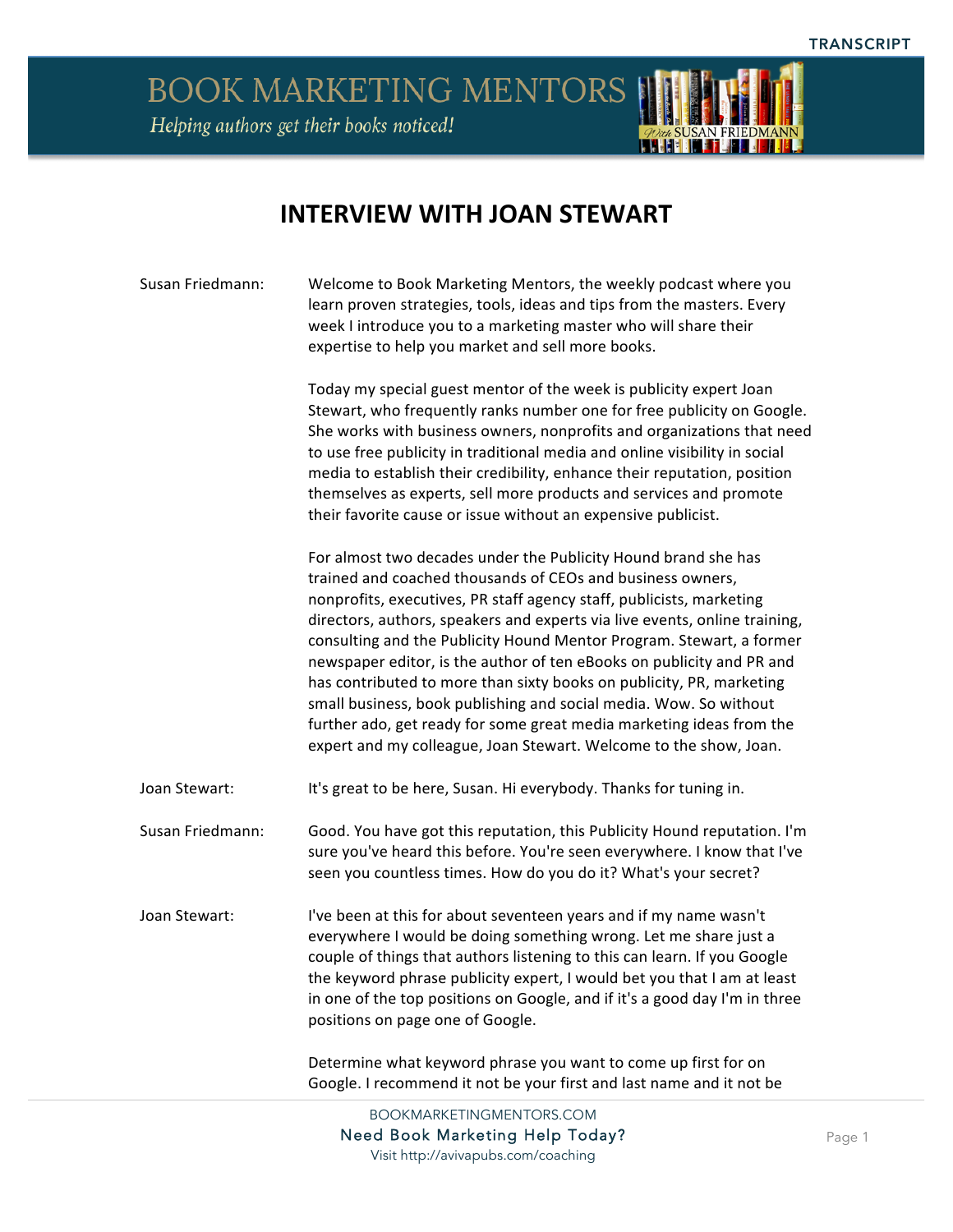**BOOK MARKETING MENTORS** Helping authors get their books noticed!

> your company name because people are going to be Googling you ... They're not going to know who you are and they're not going to know the name of your company, but they're going to be typing in keywords and keyword phrases for the kinds of books or kind of expertise or consulting that they're looking for. Decide what you want to be known for and then work really hard to incorporate those keyword phrases into everything that do.

- Susan Friedmann: That's great advice. It's interesting because many of the authors who I work with, Joan, the first question I ask them, who is their niche market? Who is their target? Many of them think there book is for everyone. You know as well as I, it's very hard to publicize to everyone, so I love that. Knowing exactly what it is that you're selling and to whom is great.
- Joan Stewart: Susan, I am so with you on that. I tell authors that even if you have a really narrow niche, that's okay. It's a lot easier to penetrate that niche and to become a great big fish in a little pond that it is to become a great big fish in a gigantic pond that incorporates the entire world. That's impossible.
- Susan Friedmann: I've heard my own words said by you, so thank you. Joan, as you know, may authors dream of having a best selling book, but why do you think so many of them actually fail to reach that goal?
- Joan Stewart: For a couple of reasons, and we just discussed the first one. They have no clue who their target market is or they are unwilling to market to a tight niche. That's the first reason. I think the second reason is because they are not consistent in marketing the book. They will have a launch let's say on March 15th and if they are not a best seller by May 15th they give up and they go on to write the second book.

I get this question a lot; how long do I need to market my book? My answer is very simple. Only for as long as you want to sell it.

Susan Friedmann: Great answer. That's a great answer. Yes, I also get this a lot. I've just recently done a survey of my authors to find out what is their biggest marketing challenge. It's always time, money and not being able to do it. I think most of all it really is they don't have a strategy of how they're going to do it. As you said, they have this launch party and maybe it's good, maybe it isn't good. Then they don't know what to do.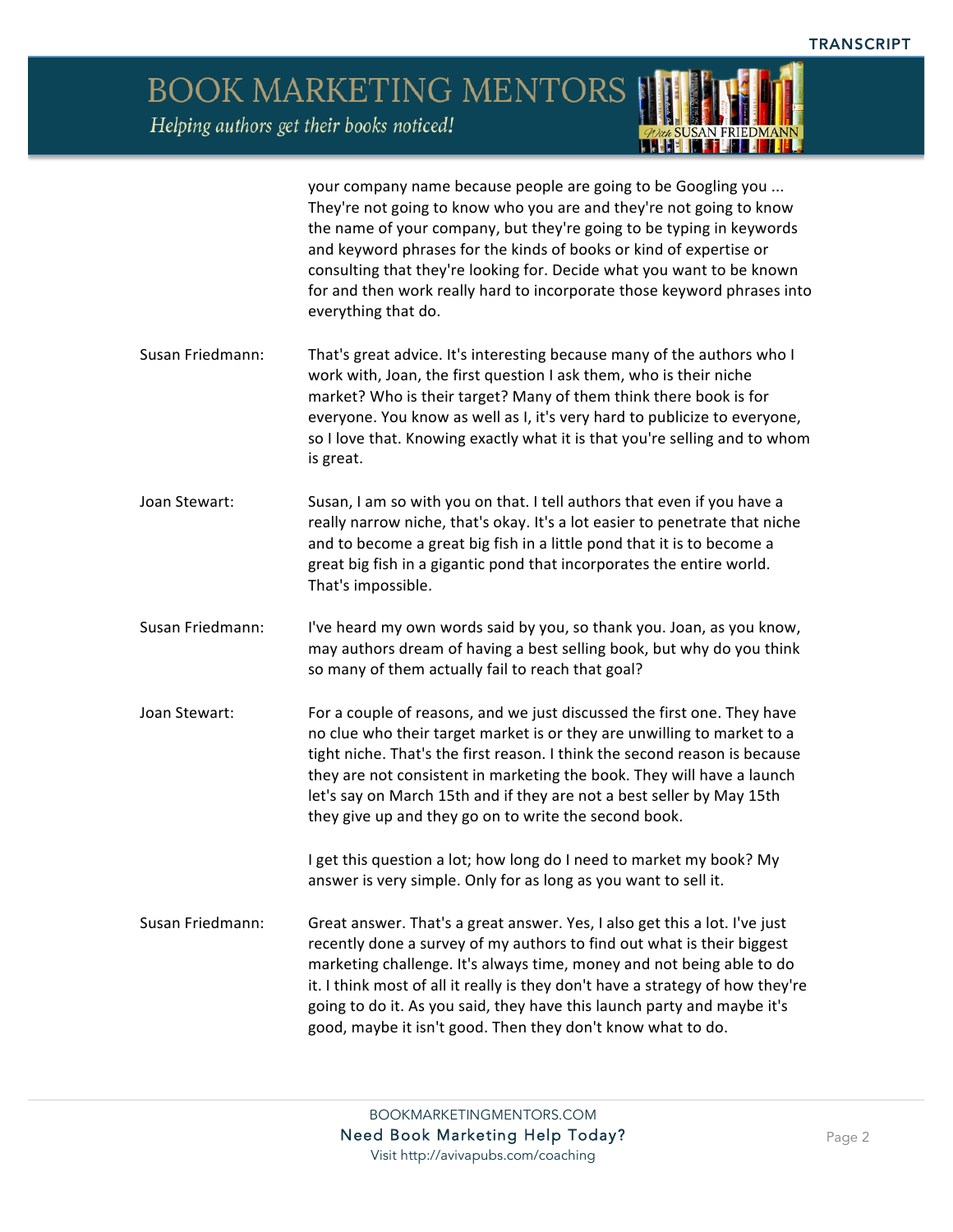*Quel* SUSAN FRIEDMANN

BOOK MARKETING MENTORS

| Joan Stewart:    | Exactly. The third reason I think is because they don't know where to<br>find the niche market for their site. They don't know where to find their<br>ideal readers, both online and offline.                                                                                                                                                                                                                                                                                                                                                                                                                                                                                                                                                                                                                                                                                                                                                                                                                                                                                                                                   |
|------------------|---------------------------------------------------------------------------------------------------------------------------------------------------------------------------------------------------------------------------------------------------------------------------------------------------------------------------------------------------------------------------------------------------------------------------------------------------------------------------------------------------------------------------------------------------------------------------------------------------------------------------------------------------------------------------------------------------------------------------------------------------------------------------------------------------------------------------------------------------------------------------------------------------------------------------------------------------------------------------------------------------------------------------------------------------------------------------------------------------------------------------------|
| Susan Friedmann: | Very important. Yes. I like that. I like that a lot. What are some of your<br>top insider secret strategies to help our listeners on their way to<br>becoming a best selling author?                                                                                                                                                                                                                                                                                                                                                                                                                                                                                                                                                                                                                                                                                                                                                                                                                                                                                                                                            |
| Joan Stewart:    | Let's talk about where to find your target market. I don't care what you<br>write about, your readers are hanging out someplace online, and there<br>are many places online. Most authors I hope know about Good Reads.<br>It's the world's largest book recommendation and book review site.<br>Good Reads has its own author marketing program with about nine or<br>ten different ways that authors can use Good Reads to market their<br>books. I think the real place on Good Reads where you're going to find<br>your ideal market are in those thousands and thousands of special<br>interest groups on Good Reads where readers are congregating to talk<br>about issues, to swap recommendations for books to read.<br>Harry Potter alone has hundreds of special interest groups. I went on<br>there and I had not read any of the Harry Potter books because I'm not<br>interested in that, but I went on there just because I was curious to see<br>the kinds of groups that are on there for Harry Potter. Did you know,<br>Susan, that there are groups devoted to discussing only one Harry<br>Potter character? |
| Susan Friedmann: | How interesting. Wow.                                                                                                                                                                                                                                                                                                                                                                                                                                                                                                                                                                                                                                                                                                                                                                                                                                                                                                                                                                                                                                                                                                           |
| Joan Stewart:    | You can't possibly have a niche that's too narrow. If you do, that's okay.<br>People will start to ask you questions about your topic, and pay<br>attention to the questions people are asking you because that's a<br>giveaway to things that you can be speaking on, to products that you<br>could be creating, to blog posts you could be writing to your own special<br>interest groups that you can be creating. Pay attention to your email.                                                                                                                                                                                                                                                                                                                                                                                                                                                                                                                                                                                                                                                                              |
| Susan Friedmann: | As the Publicity Hound and getting free publicity, what are some of the<br>tricks there?                                                                                                                                                                                                                                                                                                                                                                                                                                                                                                                                                                                                                                                                                                                                                                                                                                                                                                                                                                                                                                        |
| Joan Stewart:    | These aren't really tricks. It's just standard things. I think for both fiction<br>and non-fiction, both, I recommend two things. You become an expert<br>in your topic and you promote your expertise. Don't necessarily<br>promote your book. These days there's an author under every rock. You                                                                                                                                                                                                                                                                                                                                                                                                                                                                                                                                                                                                                                                                                                                                                                                                                              |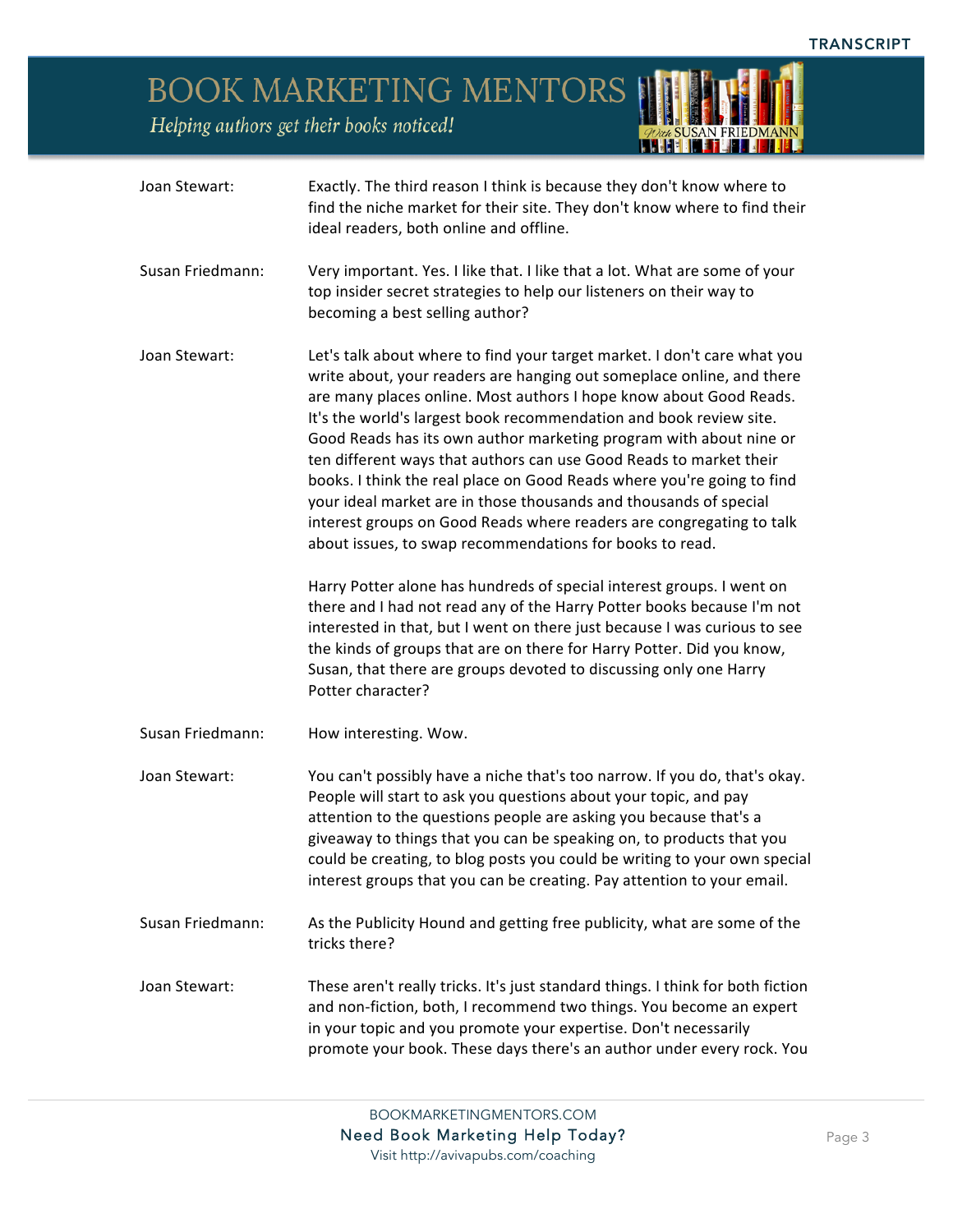**BOOK MARKETING MENTORS** Helping authors get their books noticed!



don't have to look far to find authors, but there are not experts under every rock, so become an expert.

I'm going to recommend a white paper that you might be familiar with, Susan. Alan Weiss and a group of several other top-level speakers in the National Speakers Association wrote this white paper I'm going to guess about twelve years ago. It's called The Expertise Imperative white paper. Just Google it, "The Expertise Imperative" white paper. It was all about what do speakers have to do to become experts in their field. They actually outlined the various levels of expertise. What I thought was so interesting about it was that they pinpointed that expertise is not only about what you know, it's not only about what's in your head, it's about what you do with that expertise.

The next question is I'm a fiction author, how can I possibly become an expert in my field? Sure you can. You can become an expert in whatever the topic is that you are writing about. Here's another tip that I got from Nina Amershee. I just love this tip. If you're a fiction author and you're finding it difficult to become an expert in the topic you write about, cross over and write a non-fiction book on the same topic and that will make it easier for you to pinpoint what expertise is.

Also, you know, experts help people solve problems. What are the top problems or dilemmas that people have that you can help them solve? That's the best way to get publicity. Answer questions and give away a lot of free advice.

Susan Friedmann: Which is what you're a master at I know. As I said, every time I see something from you it's because you're giving free stuff away and it's brilliant. It's a brilliant strategy. Thank you for reminding me of that Expertise Imperative white paper because I loved it. You're right, it was several years ago and it sort of went off my radar, but you've brought it back on, so thank you.

> With regard to free stuff, one of the questions I often get from authors is they're reluctant to give away free stuff because if they give it away then nobody is going to buy their book. What's your response to that/

Joan Stewart: In the first place, you need to get over that, because your competitors are giving away a ton of stuff. They're giving away a ton of stuff. Susan, you know Tom Antion? He's in the National Speakers Association.

Susan Friedmann: Yes.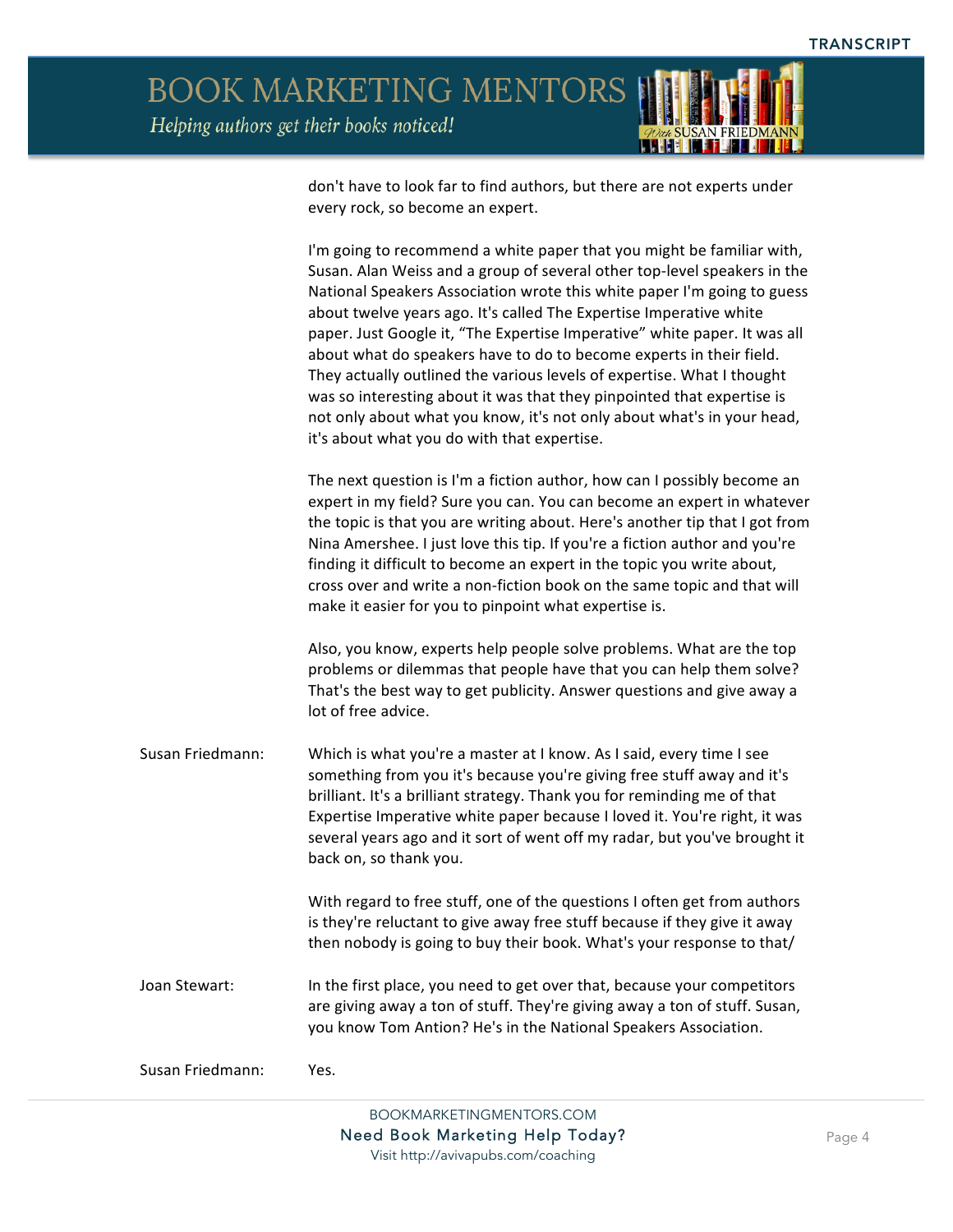*Quel* SUSAN FRIEDMANN

BOOK MARKETING MENTORS

| Joan Stewart:    | I heard him say once, and I think it was at a NSA Convention or one of<br>his many webinars, that his book, which I think was called  I think it<br>was called Great Speaking or something like that  He took the entire<br>book and he gave it away at his website chapter-by-chapter, a complete<br>breakdown of the book. The fact that it was at his website produced a<br>ton of sales for the hard copy of the book.                                                                                   |
|------------------|--------------------------------------------------------------------------------------------------------------------------------------------------------------------------------------------------------------------------------------------------------------------------------------------------------------------------------------------------------------------------------------------------------------------------------------------------------------------------------------------------------------|
|                  | I have heard other authors say this too. When they have offered their<br>book at their website, that they actually get sales as a result because<br>people are not going to want to sit in front of the computer and<br>necessarily read your book. They may want to go out in the back yard<br>without a tablet in their hands and read it. They want the hard copy.                                                                                                                                        |
|                  | You have got to give away content. You don't have to give away the<br>whole book, but you can give away free chapters. You can give away<br>bits and pieces. You can give away cheat sheets that tie into the topic.<br>You can give away a checklist. You can give away infographics, a short<br>video series, the list is almost endless.                                                                                                                                                                  |
| Susan Friedmann: | It really is. It's funny because in my book, Riches in Niches: How to Make<br>It Big in a Small Market, I list all of those things that you just read off. I<br>was like, oh my goodness, she's read my book.                                                                                                                                                                                                                                                                                                |
|                  | Common mistakes; let's talk about some of the common mistakes. We<br>talked about some of them, but what are some other ones that come to<br>mind for you?                                                                                                                                                                                                                                                                                                                                                   |
| Joan Stewart:    | This is a big one, and that is so many authors are unwilling to build an<br>email list at their website. By that I mean we go to these websites and<br>they entice us with some kind of a digital freebie and we sign in with our<br>name and email address and then they give us the digital freebie and<br>most people are then on our email list and we can email them hopefully<br>on a regular basis to stay in touch.                                                                                  |
|                  | There are so many authors who are not willing to do that. Their answer<br>is I hate spam. Why would I want to join the legion of spammers who<br>the world hates? My answer is because you're not going to spam. You're<br>going to share with your readers content rich information on your topic<br>and keep them coming back for more. You're going to follow the<br>eighty/twenty rule of eighty percent content and twenty percent<br>promotion, and eventually some of those people will buy from you. |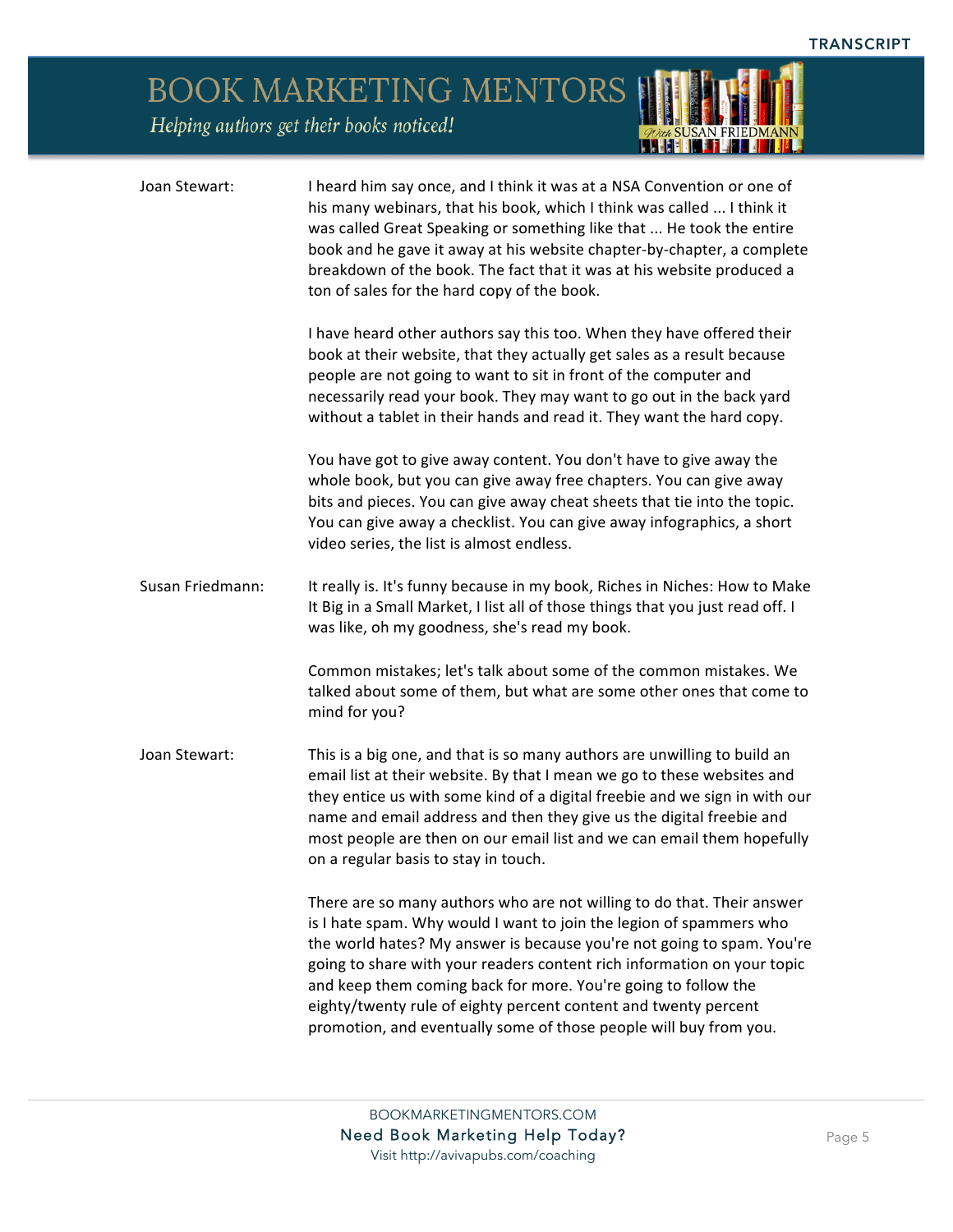*Quel* SUSAN FRIEDMANN

BOOK MARKETING MENTORS

| Susan Friedmann: | I think they get sort of impatient. They think if they give something<br>away immediately somebody is going to buy the book and if they don't<br>they get disheartened and then don't want to do any more of that.                                                                                                                                                                                                                                                                                                                                                                                    |
|------------------|-------------------------------------------------------------------------------------------------------------------------------------------------------------------------------------------------------------------------------------------------------------------------------------------------------------------------------------------------------------------------------------------------------------------------------------------------------------------------------------------------------------------------------------------------------------------------------------------------------|
| Joan Stewart:    | What's the rule of marketing? You have to get in front of people at least<br>seven times for the message to sink in.                                                                                                                                                                                                                                                                                                                                                                                                                                                                                  |
| Susan Friedmann: | Correct.                                                                                                                                                                                                                                                                                                                                                                                                                                                                                                                                                                                              |
| Joan Stewart:    | Right. I've been doing my newsletter for about fifteen years. I started<br>out one a week. Now it's twice a week. I cut it in half and I do it twice a<br>week, every Tuesday and every Saturday. I have to tell you, Susan, my<br>email list of subscribers  I actually have two lists, one in aWeber and<br>one 1 Shopping Cart, those two lists are my most valuable possessions<br>because those are people who I sell to.                                                                                                                                                                        |
|                  | My super fans  These are people who can't stand to live without<br>anything that you've created  There's a group of super fans within that<br>list, they buy everything. That's what you want to do. Those people who<br>have given you their email address have raised their hand and said,<br>"Susan, Susan, email me. Market to me." If they get tired of your emails,<br>they click unsubscribe. Don't get yourself in a tizz over that because it<br>happens. That's how to build an audience.                                                                                                   |
| Susan Friedmann: | One of my guests had said do something every day. Even if it's<br>something small, do something every single day. In a week you've done<br>five to seven things, in a month twenty things that you've done to help<br>market that book. Yeah, I think they think they have to do everything all<br>at once.                                                                                                                                                                                                                                                                                           |
| Joan Stewart:    | Exactly. You could do  I thought about this. I haven't followed up on it<br>so shame on me, but I could have done a publicity tip of the day on<br>Twitter to build a loyal following there on Twitter. You can't do<br>everything, nor should you. I see these authors, they're on Linkedin,<br>Facebook, Twitter, Instagram, Pinterest, and they are going so narrow<br>on all of these sites  They're only going a half an inch into all these<br>sites and they're barely scratching the surface. I would much rather see<br>you concentrate only on one or two sites and doing them really well. |
| Susan Friedmann: | Which ones have worked well for you?                                                                                                                                                                                                                                                                                                                                                                                                                                                                                                                                                                  |
| Joan Stewart:    | Twitter works well for me. Linkedin has worked okay for me, but<br>nothing works nearly as well for me as email marketing. That is my gold                                                                                                                                                                                                                                                                                                                                                                                                                                                            |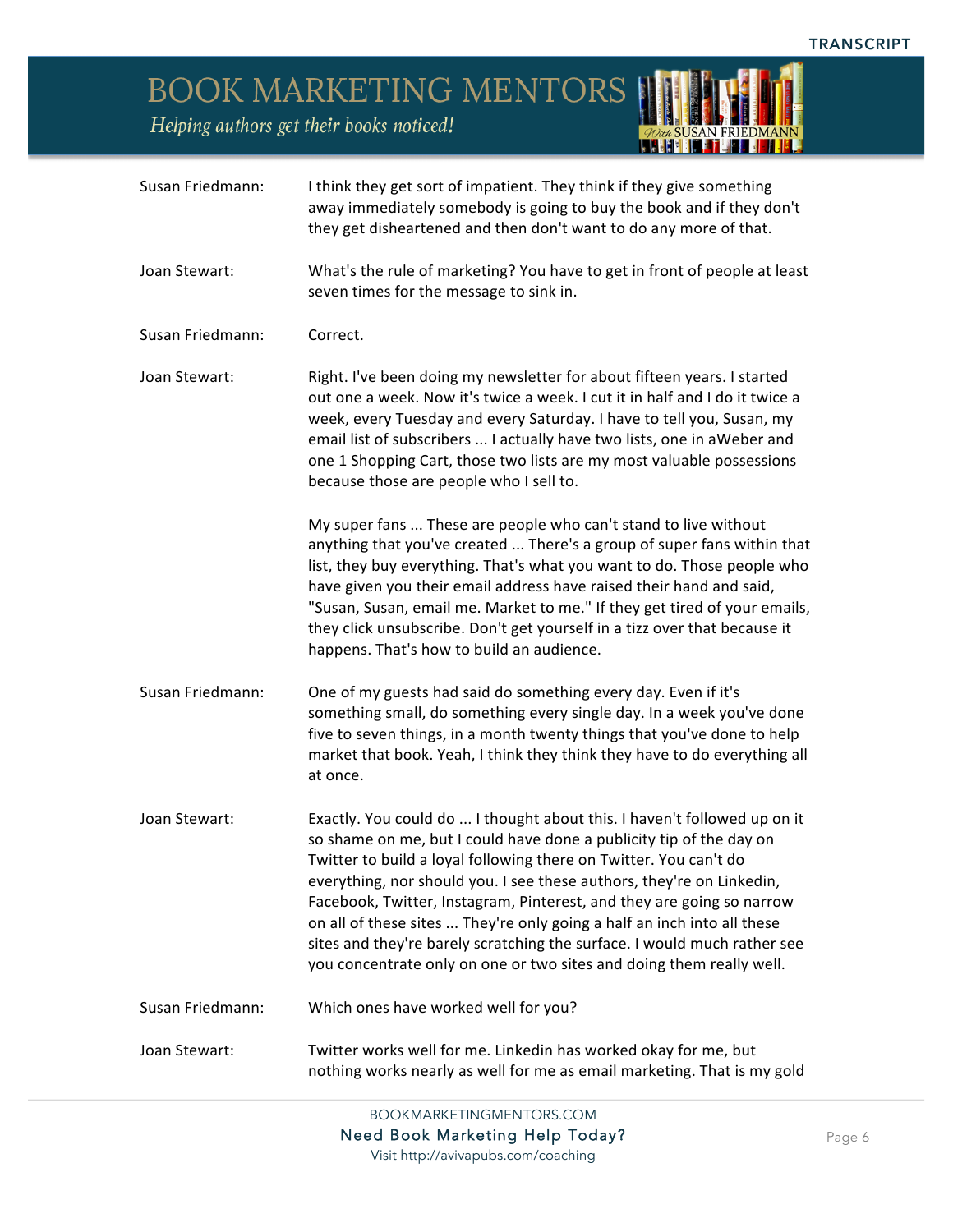*ODER SUSAN FRIEDMANN* 

BOOK MARKETING MENTORS

|                  | mine. That's where I make my money, in email marketing. I started a<br>long time ago when it was a lot easier fifteen years ago to get people's<br>email addresses than it is today because everybody is worried about<br>spam, but it continues to be my number one marketing tool that puts<br>money in my pocket. I'll bet you that for most authors if they did that<br>and if they stuck with it, they would find that that's the case.                                                                                                                                                                   |
|------------------|----------------------------------------------------------------------------------------------------------------------------------------------------------------------------------------------------------------------------------------------------------------------------------------------------------------------------------------------------------------------------------------------------------------------------------------------------------------------------------------------------------------------------------------------------------------------------------------------------------------|
| Susan Friedmann: | Interesting. Your email marketing, how often do you email your list? Is it<br>twice a week with the newsletter?                                                                                                                                                                                                                                                                                                                                                                                                                                                                                                |
| Joan Stewart:    | Yes, twice a week.                                                                                                                                                                                                                                                                                                                                                                                                                                                                                                                                                                                             |
| Susan Friedmann: | Okay.                                                                                                                                                                                                                                                                                                                                                                                                                                                                                                                                                                                                          |
| Joan Stewart:    | Every Tuesday afternoon and every Saturday morning. I've sort of<br>trained people like little puppies to look for my newsletter on Tuesday<br>afternoon. If they don't get it by about 3:00 in the afternoon, I have<br>people emailing me saying, "Did you publish this week?" The trick is you<br>have to be consistent. I'm not recommending you do it twice a week. If<br>you could do once a week, that would be fabulous. If you don't want to<br>do once a week, do every other week. But don't do any less than every<br>other week or you're not going to be able to get in front of them<br>enough. |
| Susan Friedmann: | What's interesting as a strategy is that you went from once a week to<br>twice a week, whereas often I hear it's the other way around, that it<br>gets too much for people to do it more often, that they do it less often,<br>but you've actually doubled what you've done?                                                                                                                                                                                                                                                                                                                                   |
| Joan Stewart:    | Remember, I come from a publishing background. I used to be a<br>newspaper editor, so it's a lot easier for me to do this than it is for most<br>people. But you don't have to do a newsletter. Just do a chatty little tip.                                                                                                                                                                                                                                                                                                                                                                                   |
| Susan Friedmann: | I'm into tips. I'm always recommending people do tips. Checklists<br>people love, as you recommended. I think they think that they've got to<br>do these blogs, two hundred and fifty, three hundred words or more,<br>and it becomes a chore, and you don't want it to be.                                                                                                                                                                                                                                                                                                                                    |
| Joan Stewart:    | No, you don't want it to be. You need to have it be fun. There needs to<br>be some level of fun in it for you, because if you don't do it it's going to<br>be a torturous, horrible chore that you don't look forward to at all. You<br>will get results if you are consistent. Don't start a newsletter or the tip                                                                                                                                                                                                                                                                                            |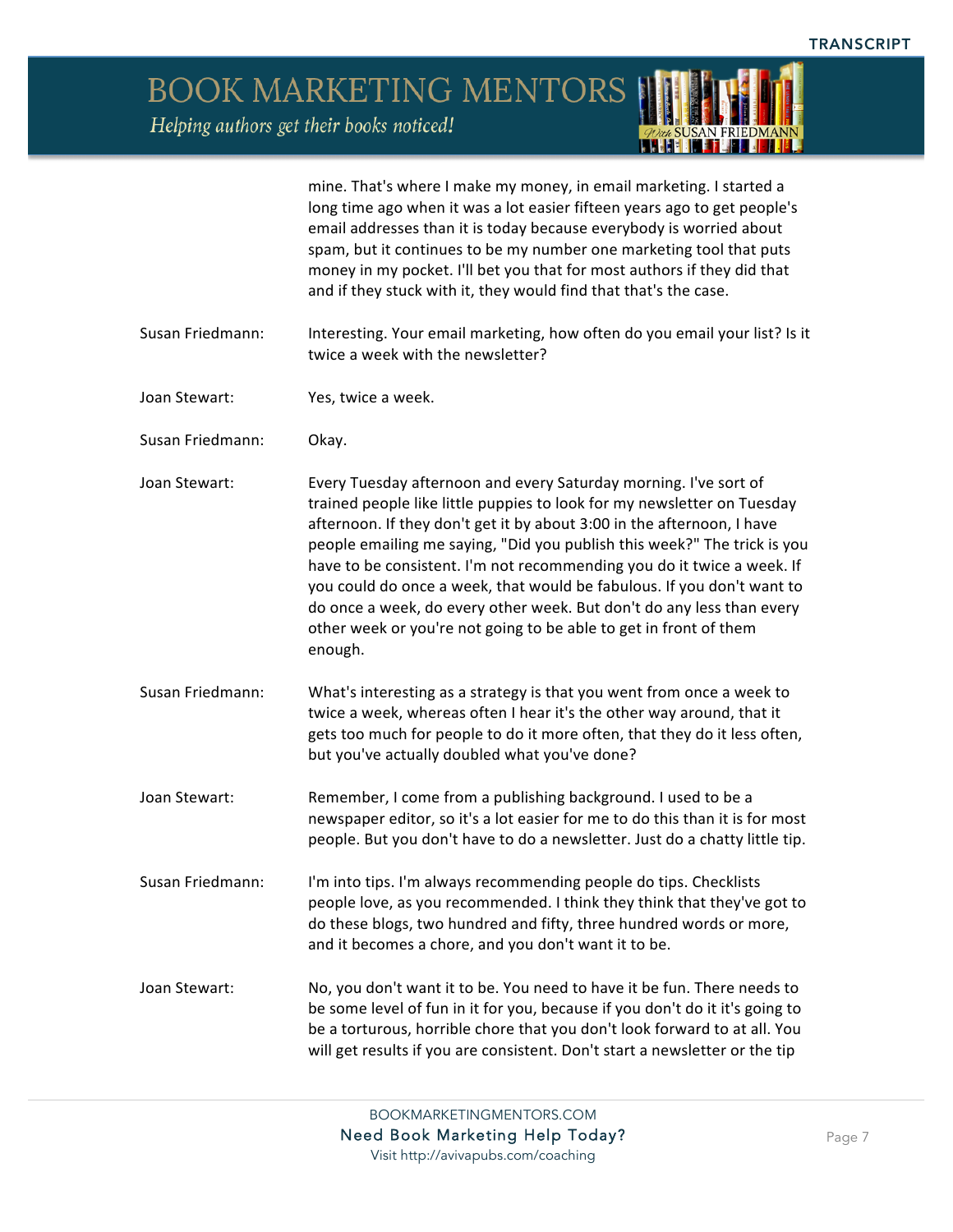**BOOK MARKETING MENTORS** 

Helping authors get their books noticed!



of the week and then not publish for six weeks and then come back and wonder how come people are not following you, answering your emails.

- Susan Friedmann: In the fifteen, seventeen years you've been doing this I'm sure you've made one or two mistakes. Would you be willing to share at least one of them?
- Joan Stewart: How much time do you have?
- Susan Friedmann: As much as you want to give us.
- Joan Stewart: Okay, I'll tell you what one of the biggest mistakes is that I made in my business, was not starting a podcast sooner. Back about five or six years ago when podcasting started to become hot, I thought it was a flash in the pan and I had no interest whatsoever because I had my newsletter and everything was hunky-dory and I just didn't think podcasting was going to last. My friend, Judith Briles ... Do you know Judith?
- Susan Friedmann: I do.

Joan Stewart: She gets a quarter of a million downloads a month for her podcast. I'm right now in the process of getting all the ducks in a row to start my podcast hopefully within the next month or two, and I wish I had done that years ago because podcasting is huge. It has really, really taken off.

- Susan Friedmann: That's one of the major reasons too why I wanted to get into it, because I too ... I just sort of negated it for so long and then I was like you know what, I really like this stuff. I want to do it.
- Joan Stewart: How long have you been doing it?
- Susan Friedmann: We've been doing it now a few months. It's a weekly ... The thing is, I'll just need to keep it up, to have these interviews on a regular basis so that there's always material available. The thing, just like the newsletter, is the consistency. I know that there are some people who do this daily. I can't imagine doing it daily, but weekly is very manageable for me. I just make sure that every Tuesday it's out there.

Joan Stewart: Good for you.

Susan Friedmann: Thank you.